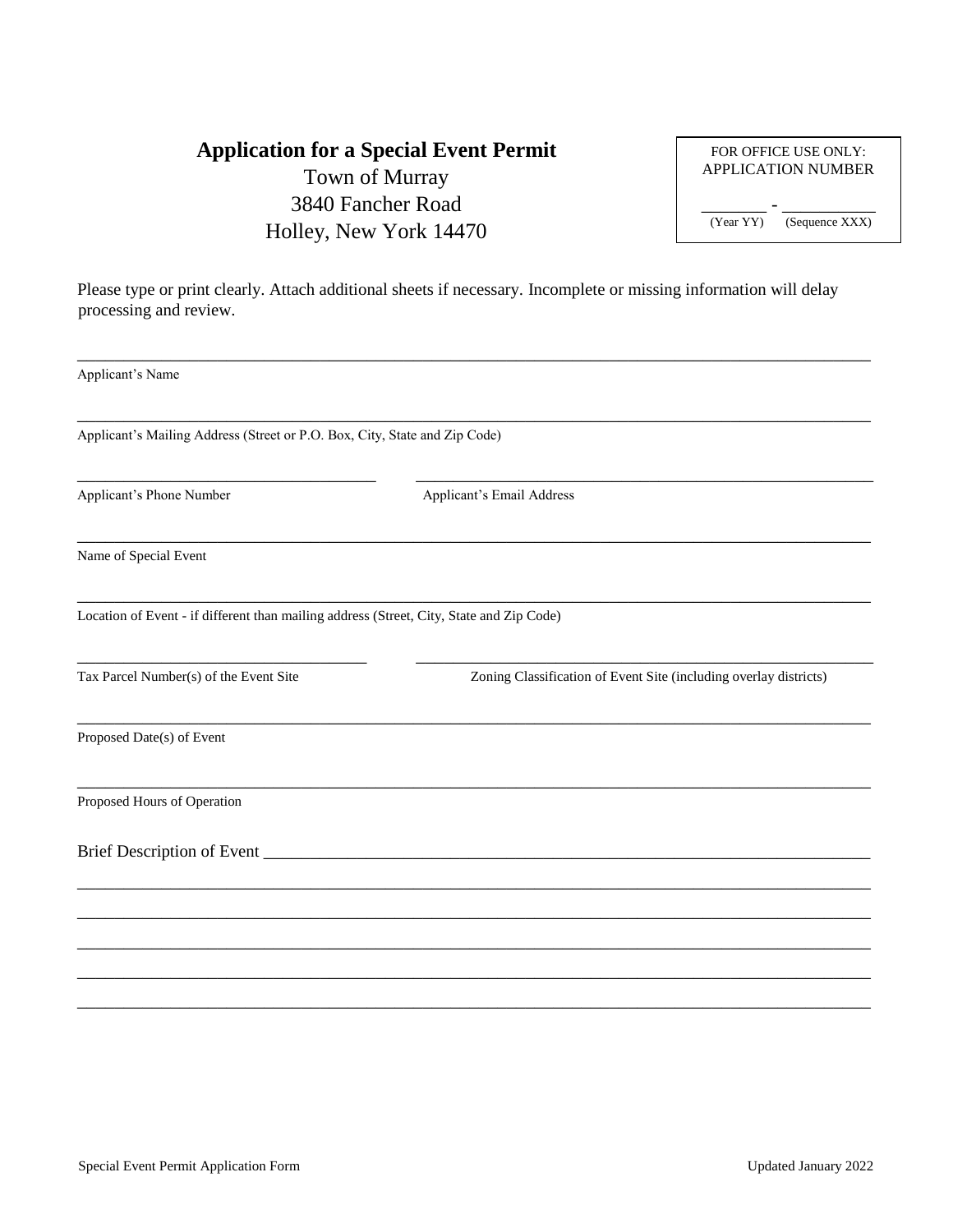#### **Application for a Special Event Permit - continued**

 $\Box$  The applicant must attach a letter which describes the proposed event in detail, the hours of operation, the duration of the event, anticipated attendance, and any structures, signs or attention-attracting devices to be used in conjunction with the event.

 $\Box$  The applicant must attach a scaled sketch plan which includes the information listed below. Refer to section 570 in the Town of Murray Zoning Ordinance for additional information.

- Boundaries of the property, lot line dimensions, north arrow, drawing scale and date of preparation  $\Box$ Existing and proposed structures.
- Existing and proposed driveways, parking areas and roads.
- Front, side and rear setbacks of all existing and proposed structures from lot lines.
- Location of proposed activities and signs in relation to existing buildings, parking areas, streets, and property lines.

 $\Box$  The applicant must attach a letter from the property owner or manager, if different from the applicant, agreeing to host the special event.

 $\Box$  The applicant must also attach signed letters from the Orleans County Sheriff's Department, Fire Chief of the appropriate fire district/fire protection district, and Murray Highway Superintendent which certify the traffic control plan and crowd control plan prepared for the proposed event were reviewed and approved. A SPECIAL EVENT PERMIT WILL NOT BE ISSUED IF THESE LETTERS ARE NOT ATTACHED.

#### *I certify that the information provided on this application form and all supporting documentation is true to the best of my knowledge*.

\_\_\_\_\_\_\_\_\_\_\_\_\_\_\_\_\_\_\_\_\_\_\_\_\_\_\_\_\_\_\_\_\_\_\_\_\_\_\_\_\_\_\_\_\_\_\_\_\_\_\_\_\_\_\_\_\_\_ \_\_\_\_\_\_\_\_\_\_\_\_\_\_\_\_\_\_\_\_\_\_\_\_\_\_\_

Signature of Applicant Date

Signature of Zoning Enforcement Officer Date Date Date Date

\_\_\_\_\_\_\_\_\_\_\_\_\_\_\_\_\_\_\_\_\_\_\_\_\_\_\_\_\_\_\_\_\_\_\_\_\_\_\_\_\_\_\_\_\_\_\_\_\_\_\_\_\_\_\_\_\_\_ \_\_\_\_\_\_\_\_\_\_\_\_\_\_\_\_\_\_\_\_\_\_\_\_\_\_\_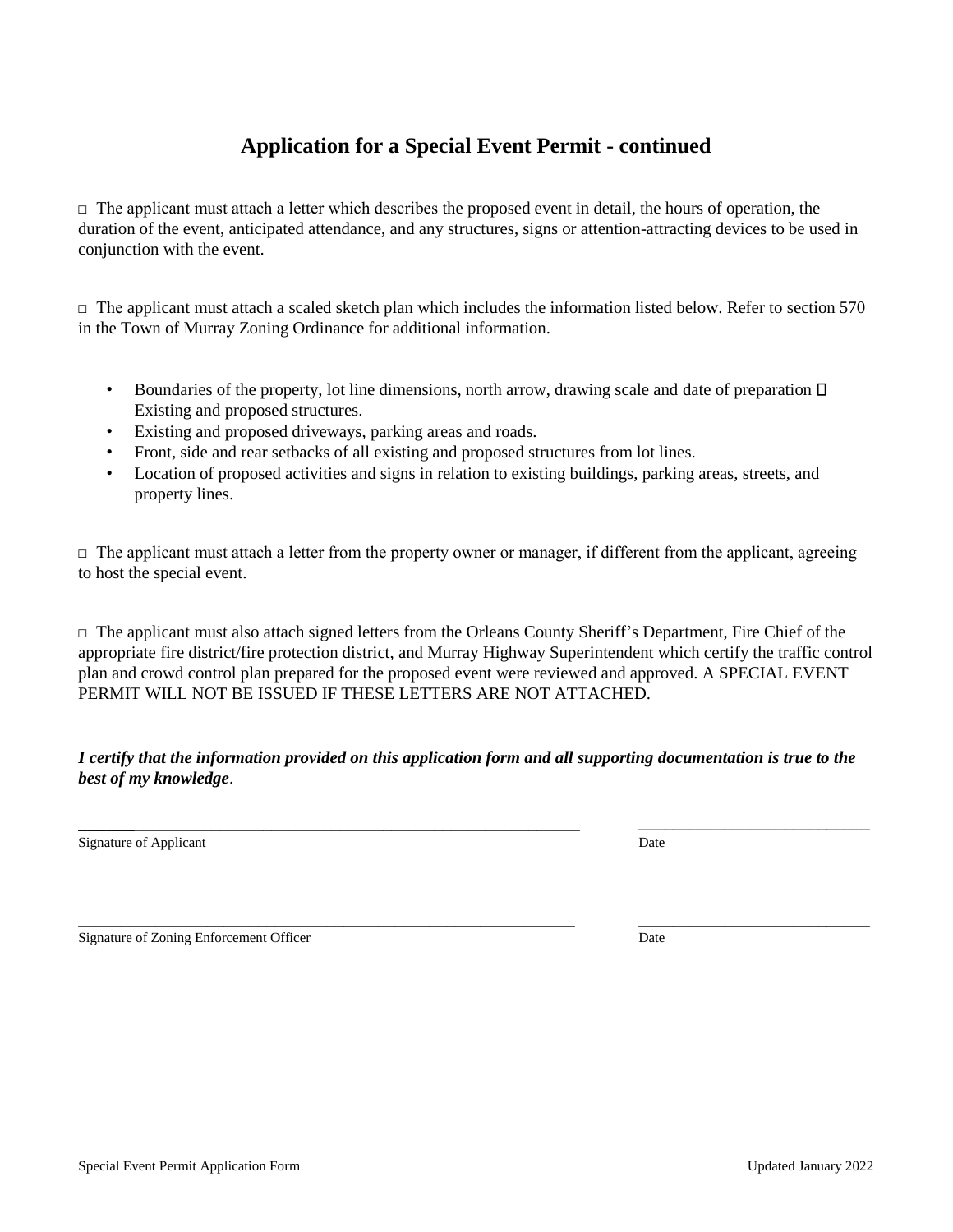## **Application for a Special Event Permit – continued**

#### **THIS PAGE FOR ZONING ENFORCEMENT OFFICER & PLANNING BOARD USE ONLY**

| Final Action Taken by ZEO:                                                          | Permit Denied $\Box$ | Permit Issued $\Box$                 |
|-------------------------------------------------------------------------------------|----------------------|--------------------------------------|
| Final Action Taken by Planning Board:                                               | Permit Denied $\Box$ | Permit Issued with Conditions $\Box$ |
| Explain any conditions imposed for this event: (use additional sheets if necessary) |                      |                                      |
|                                                                                     |                      |                                      |
|                                                                                     |                      |                                      |
|                                                                                     |                      |                                      |
|                                                                                     |                      |                                      |
|                                                                                     |                      |                                      |
|                                                                                     |                      |                                      |
|                                                                                     |                      |                                      |
|                                                                                     |                      |                                      |
|                                                                                     |                      |                                      |

\_\_\_\_\_\_\_\_\_\_\_\_\_\_\_\_\_\_\_\_\_\_\_\_\_\_\_\_\_\_\_\_\_\_\_\_\_\_\_\_\_\_\_\_\_\_\_ \_\_\_\_\_\_\_\_\_\_\_\_\_\_\_\_\_\_\_\_\_\_\_\_\_\_\_\_\_\_\_\_\_\_\_\_\_\_\_\_

Signature of ZEO or Planning Board Chairperson Date